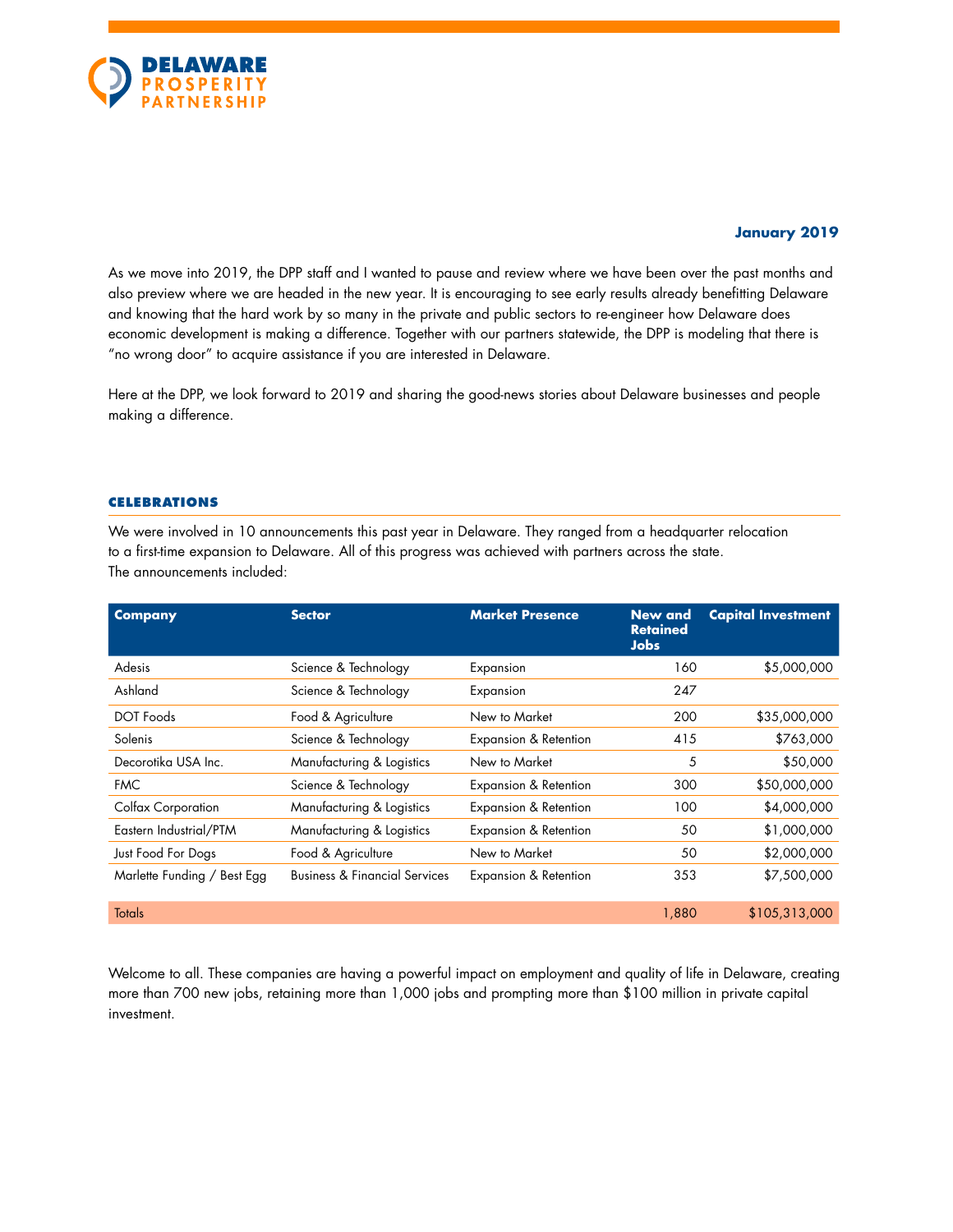# **UPDATE: PROSPECTS & LEADS**

Part of our economic development efforts include identifying and working with companies that may have growth plans that could include a Delaware location or expansion. Our current project/prospect list is growing. With the core team in place and connections being made throughout the state, nationally and internationally, we are seeing increased inquiries. Look for ongoing info and insights over time about our progress and learnings from working with companies considering Delaware.

The charts below offer a snapshot of the work that is in progress.



#### **CURRENT PIPELINE: STATUS**

# **CURRENT PIPELINE: MARKET PRESENCE**



# **CURRENT PIPELINE: SECTOR**

16

5

11

5



- Science & Technology
- Business & Financial Services
- Food & Agriculture

# **CURRENT PIPELINE: FACILITY TYPE**



## **CURRENT PIPELINE: NEW & RETAINED JOBS**



#### **CURRENT PIPELINE: CAPITAL INVESTMENT**

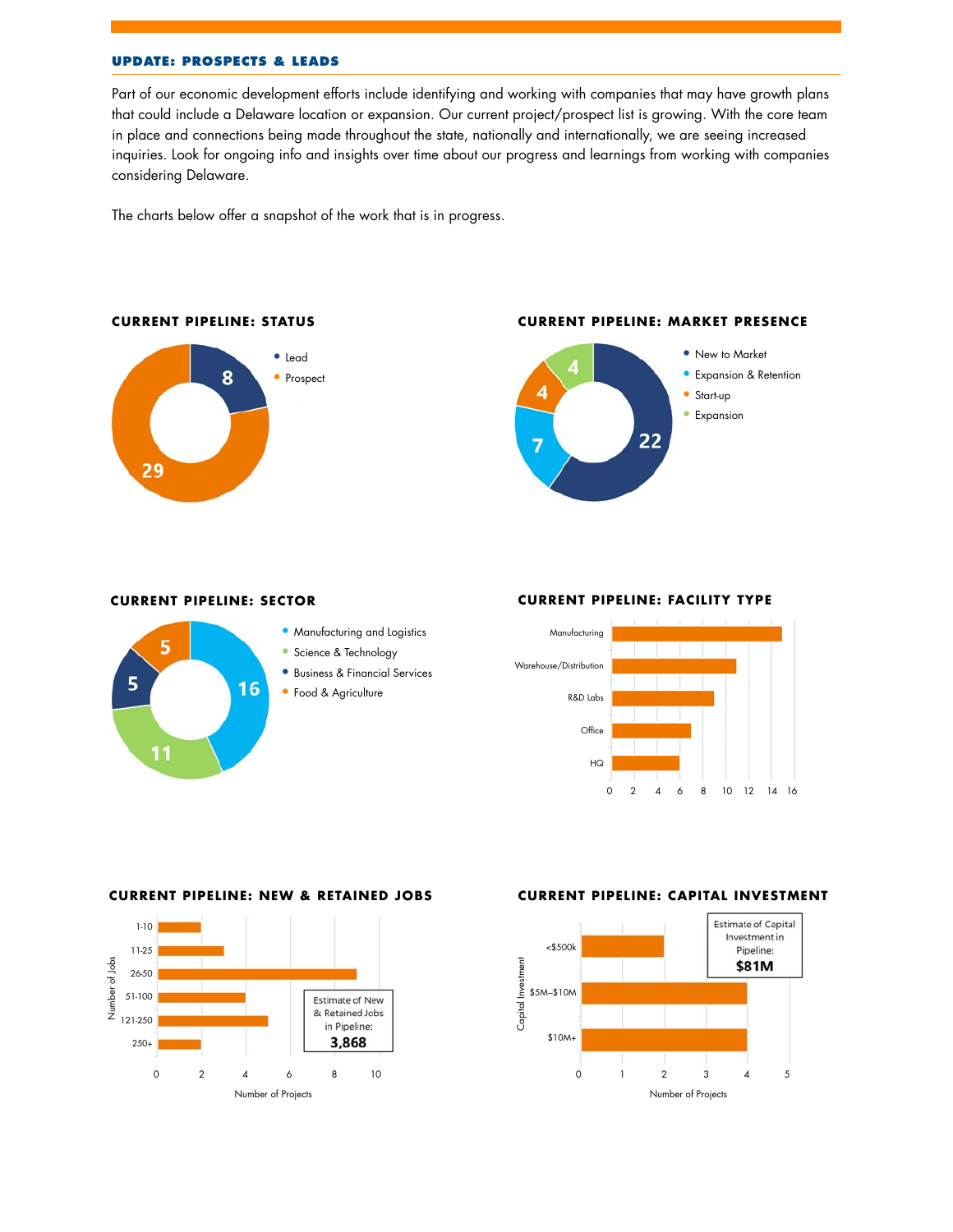#### **UPCOMING LOCAL ENGAGEMENTS**

**Delaware Coalition for Open Government February 11, 2019, Noon to 2 PM** The Woodlawn Library 2020 W 9th St, Wilmington, DE 19805

Kurt Foreman will present to this group, which is focused on transparency in government.

#### **Choose Delaware: An Economic Development Update February 19, March 20, and April 25**

The DPP team is launching *Choose Delaware: An Economic Development Update* for communities across the state. Stay tuned for details on our first community-based road show. Save the dates for February 19, March 20, and April 25, 6 to 8 PM.

#### **UPCOMING NATIONAL ENGAGEMENT**

In order to continue to build Delaware's brand on the national and international stage, we are purposively placing ourselves in "the right place at the right time" to make connections, find business opportunities, and stay on the cutting edge of economic development strategies. We will have a significant presence at events including the following:

| International Economic Development Council 2019 Leadership Summit<br>Fort Lauderdale, FL                                                                                                                                                                                                                                                                                                                                                           | <b>January 27-29</b> |
|----------------------------------------------------------------------------------------------------------------------------------------------------------------------------------------------------------------------------------------------------------------------------------------------------------------------------------------------------------------------------------------------------------------------------------------------------|----------------------|
| Senior economic development and key consultants gather here to review the direction of the industry.                                                                                                                                                                                                                                                                                                                                               |                      |
| <b>Site Selectors Guild Annual Conference</b><br>Salt Lake City, UT                                                                                                                                                                                                                                                                                                                                                                                | <b>March 25-27</b>   |
| The world's leading site selection consultants share their insights and network with economic development partners.<br>(Partners from Kent and Sussex counties plan to attend, along with the DPP.)                                                                                                                                                                                                                                                |                      |
| Society of Industrial and Office Realtors Spring World Conference<br>Washington, D.C.                                                                                                                                                                                                                                                                                                                                                              | <b>April 10-13</b>   |
| The most active and experienced real estate professionals engage with economic development groups.                                                                                                                                                                                                                                                                                                                                                 |                      |
| <b>Industrial Asset Management Council Spring Summit</b><br>Santa Barbara, CA                                                                                                                                                                                                                                                                                                                                                                      | <b>May 4-8</b>       |
| Corporate industrial real estate professionals, site consultants and economic developers connect, leading to growth<br>and investment possibilities.                                                                                                                                                                                                                                                                                               |                      |
| <b>BIO 2019</b><br>Pennsylvania Convention Center   1101 Arch St, Philadelphia, PA 19107                                                                                                                                                                                                                                                                                                                                                           | <b>June 3-6</b>      |
| Save the date! The BIO International Convention is one of the most respected and well attended international conferences focused<br>on biotech and life sciences, drawing more than 16,000 attendees from over 70 countries. DPP will ensure Delaware gets important<br>exposure at BIO, which offers a tremendous opportunity to amplify Delaware's life science profile and showcase Delaware as a premier<br>destination for the life sciences. |                      |

Washington, D.C.

This initiative, run by U.S. Department of Commerce, highlights and encourages international investment in the United States. State and other economic development entities attend to engage with contacts from other countries and international corporations who may have near term plans for investment.

**SelectUSA 2019 Investment Summit June 10-12**